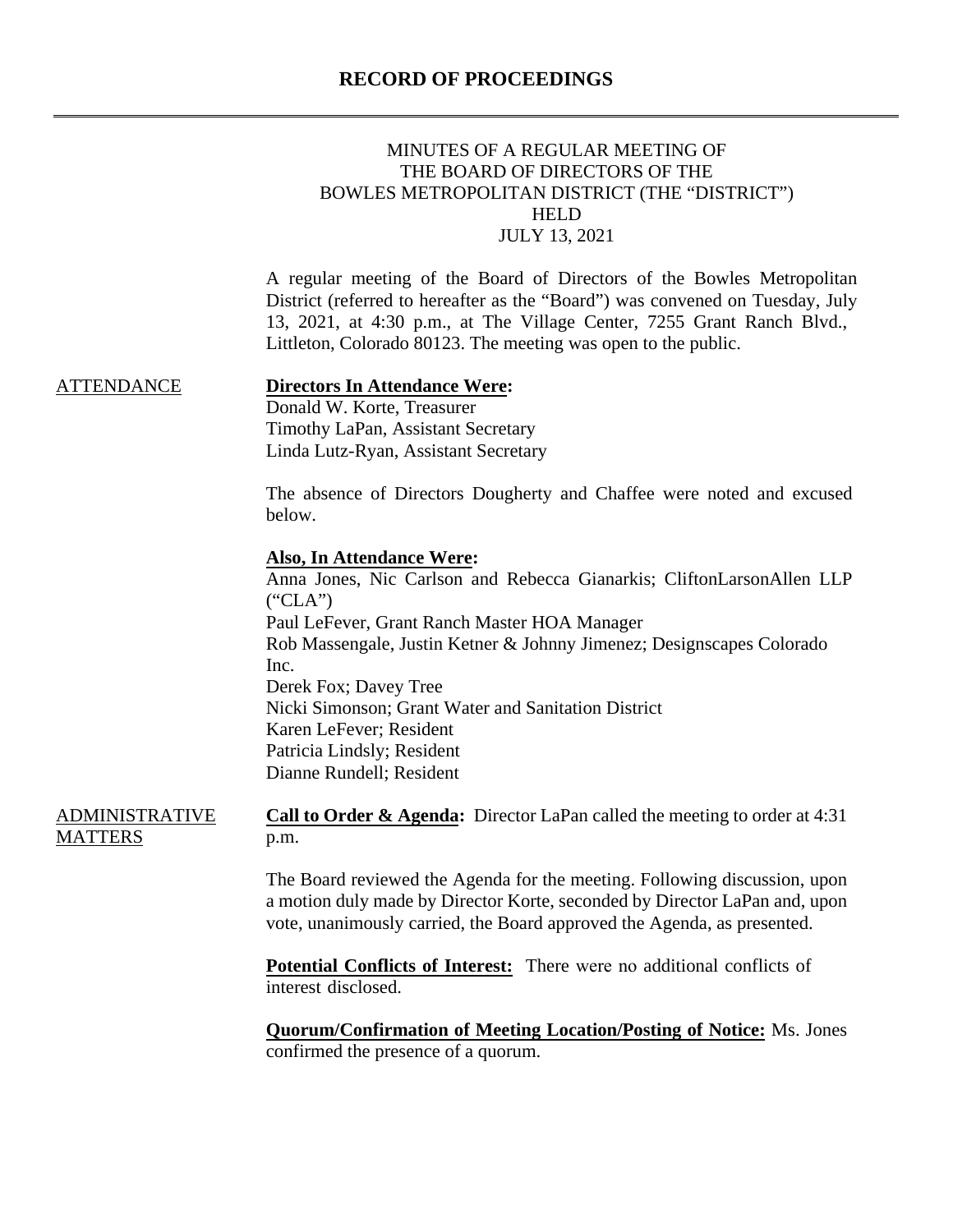The Board entered into a discussion regarding the requirements of Section 32- 1-903(1), C.R.S., concerning the location of the District's Board meeting. Following discussion, it was determined to conduct the meeting at the abovestated dated, time and location.

It was further noted that notice of the time, date and location was duly posted and that no objections to the location or any requests that the meeting place be changed by taxpaying electors within the District's boundaries have been received.

Absences of Directors Dougherty and Chaffee: Upon a motion duly made by Director LaPan, seconded by Director Lutz-Ryan and, upon vote, unanimously carried, the absence of Directors Dougherty and Chaffee were noted and excused.

**Minutes from the June 8, 2021 Regular Board Meeting:** Following review, upon a motion duly made by Director LaPan, seconded by Director Lutz-Ryan and, upon vote, unanimously carried, the Board approved the Minutes from the June 8, 2021 regular Board meeting, as presented.

**Public Comment:** Members of the public may express their views to the Board on matters that affect the District that are otherwise not on the agenda. Comments will be limited to three (3) minutes per person.

Karen LeFever, resident, thanked the Board for the new plantings. Per a discussion at the last meeting, Ms. LeFever provided copies of draft language to be considered for the park sign. Director LaPan recommended altering Ms. LeFever's draft language to include the phrase "sunup to sundown". Director LaPan also noted that a large font would be appreciated and suggested that the discussion about park sign language continue with the presence of the full Board.

Diane Rundell, resident, also noted that the plantings look great and she requested the Board consider adding plantings to the west side in addition to those that were added to the east side. Ms. Rundell noted that she does not want to obstruct her neighbor's views, and that smaller plantings such as shrubs or bushes would be greatly appreciated.

Patricia Lindsley, resident, commented on overgrowth and dying trees located in the easement at Blue Heron Park. She also noted that recent fireworks set off in Blue Heron Park caused safety concerns. Ms. Lindsley reported that drag races are taking place every Friday night through Blue Heron and Sunset Parks between 1:00 a.m. and 2:00 a.m. Finally, Ms. Lindsley shared on behalf of her neighbor, a concern regarding blue-green algae in the pond. Director LaPan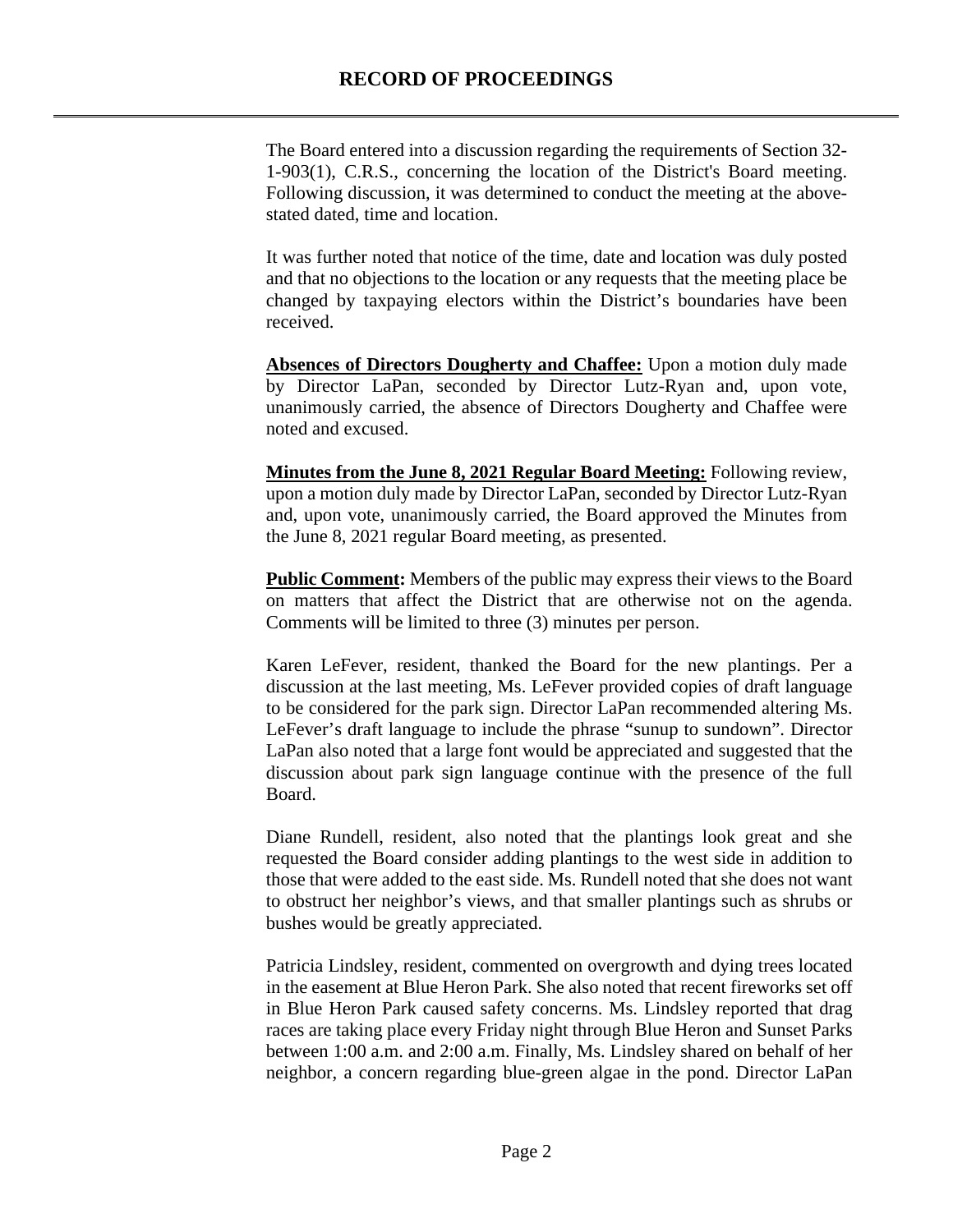requested the landscaping team check for blue-green algae. He also requested the Board further discuss park concerns when the full Board is present.

Paul LeFever noted drainage issues and said that debris and water are coming over the sidewalk.

Mr. LeFever also reported to the Board that an unmarked tan van appeared in multiple places throughout the community. He called Denver Police Department to report the suspicious vehicle. The Board discussed homeless encampments. Director LaPan stated a desire to discuss encampments with the full Board.

Mr. LeFever noted Jake Morgan with Homestead Painting is going to bring in a welder for fencing.

**FINANCIAL MATTERS Claims in the amount of \$149,950.14:** Following discussion, upon a motion duly made by Director Korte, seconded by Director LaPan and, upon vote, unanimously carried, the Board approved the claims in the amount of \$149,950.14.

**Other:** None.

#### MANAGEMENT **Operational Updates and Action Items:**

#### **Landscape:**

**Work Order Summary:** Mr. Massengale noted that there are no new proposals. He stated that Davey Tree has cut down trees along Grant Ranch Boulevard. Director LaPan will provide Mr. Massengale with a tree list and recommended a break in the trees to be installed to allow for pedestrian access.

Mr. Jimenez noted that fertilization took place July 3, 2021 and native spray is scheduled for the end of this week. He reported that he cleaned the detention pond because a dead possum was stuck, causing a clog in the drainage.

Mr. Ketner noted that he changed the sprinkler schedule and asked the Board if he should change it back to the pre-existing schedule. Director LaPan directed Mr. Ketner to continue with the new schedule.

Director LaPan presented proposals to the Board for rock work in all tracts except for Tract F. Following discussion, upon a motion duly made by Director LaPan, seconded by Director Lutz-Ryan, the Board approved the proposals for rock work in all tracts with the omission of Tract F in the

**MATTERS**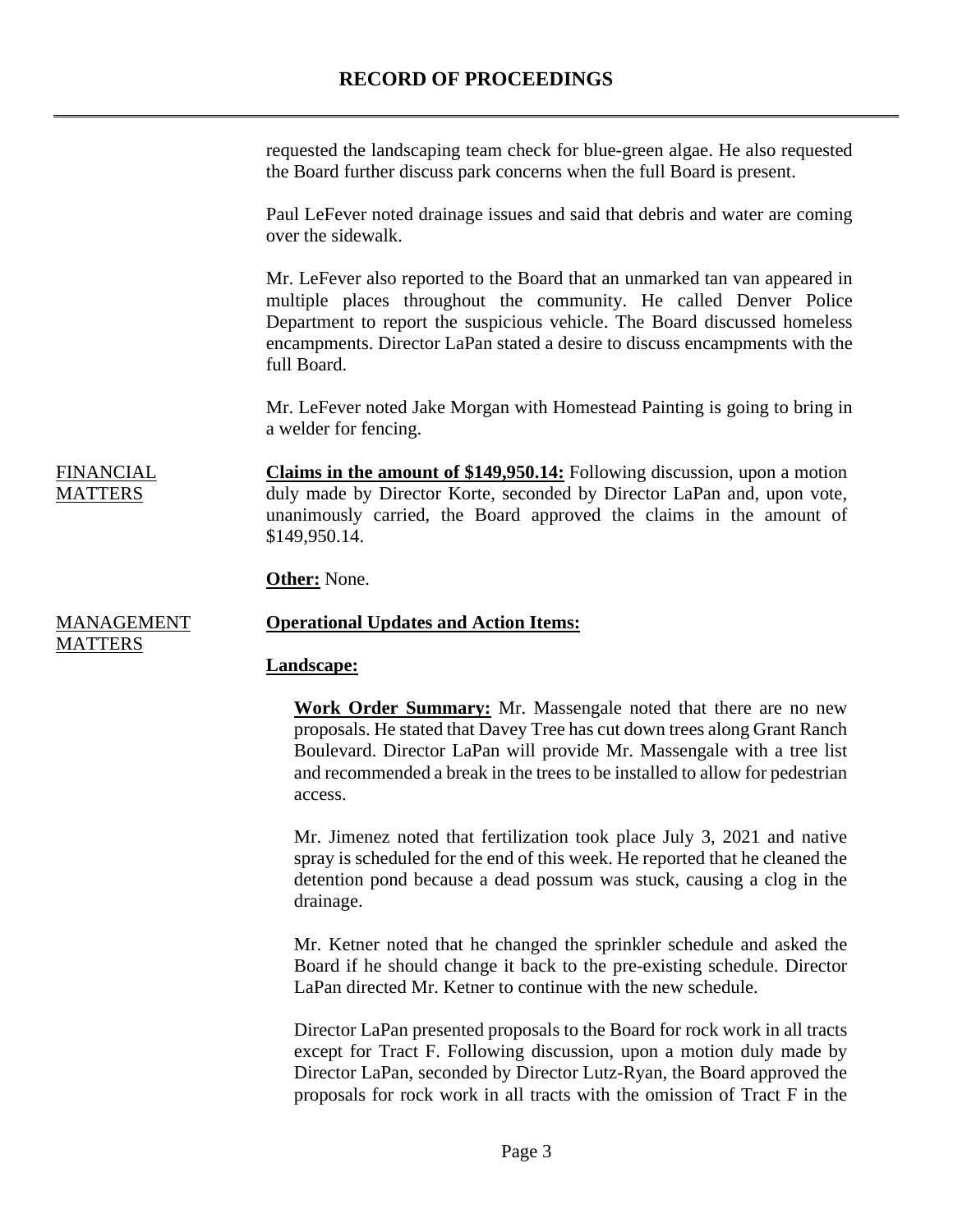amount of \$35,218.00.

**Irrigation Mapping:** Director LaPan provided an update to the Board, noting no progress has been made. Moving forward, Director LaPan would like the Board to return to Hydro Systems KDI to discuss the Scope of Work with CAD's work and potholing (to get pipe sizing) needed to produce a complete picture of the District's system. Director LaPan will reach out to KDI and bring a proposal to the next Board meeting for review. In the interim, Director LaPan requested Mr. Massengale mark and track the main line that runs along the lake, excavate the grouping behind the monument sign, and wrap the same gate valve as was done with previous ones in order to be proactive. Director Korte requested that the proposal also include an assessment of the system's condition. Director LaPan reminded the Board that the District needs to start replacing control valves and suggested that this be discussed during budget season.

**Landscaping Around Basketball Courts:** This item was discussed previously during the Public Comment portion of the meeting.

## **Davey Tree:**

**General Update:** Mr. Fox provided a general update to the Board, noting that much of the grinding still needs to be completed. Mr. Massengale confirmed that turf repair is not necessary because Designscapes is doing new planting in place of the removed trees.

Director LaPan requested a quote to thin the area north of Blue Heron Park. Mr. Fox noted that would reduce privacy. Director LaPan noted that pruning, cleaning, and increased access to manholes is an important project. CLA will get maps from Ms. Simonson, including manhole locations, and send them to Mr. Fox.

Mr. Fox noted that trees marked with green ribbon will be removed with a bucket truck. Mr. LeFever said he will mark additional trees to be removed with yellow tape.

**Proposal to Remove Dead Cottonwood and Oak Trees in Tract K:** Following review, upon a motion duly made by Director LaPan, seconded by Director Lutz-Ryan and, upon vote, unanimously carried, the Board approved the proposal to remove dead Cottonwood and Oak trees in Tract K in the amount of \$4,925.00.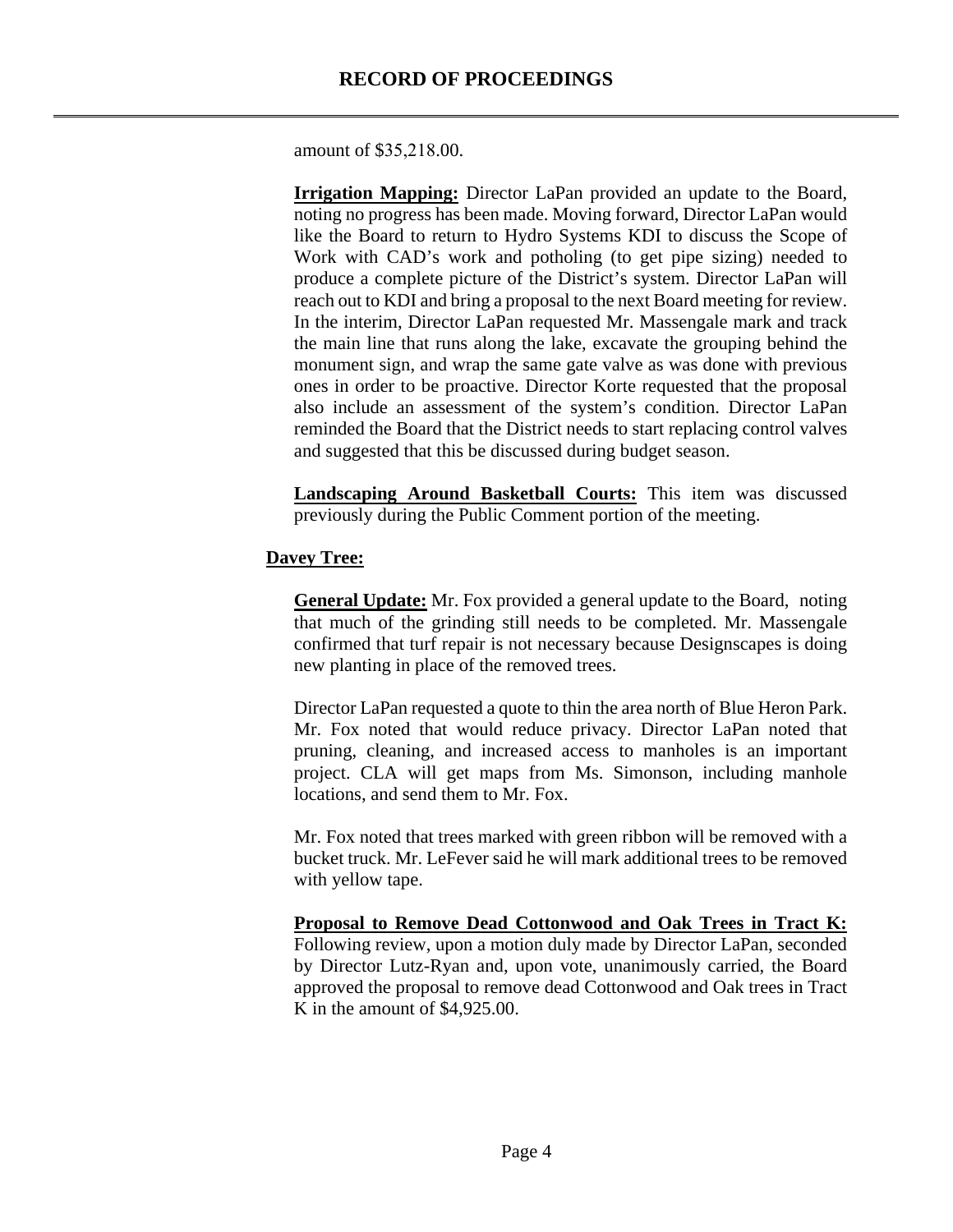## **Homestead Painting Update:**

**Wrought Iron Fence Update:** Mr. Carlson provided the Board with an update, noting the wrought iron fence repairs will take place on July 14, 2021.

**Fence Repair Proposals:** Mr. Carlson provided an update to the Board, noting there are no additional fence repairs proposals.

Director LaPan reported there is a post in Tract H, north of Grant Ranch Boulevard that needs replacing. Director LaPan requested that the entire post be stained to match the others. Mr. Carlson will follow up to make sure replacement posts are fully stained.

Mr. Jimenez reported a down rail on the west side of Sunset Park. Following discussion, upon a motion duly made by Director LaPan, seconded by Director Lutz-Ryan, the Board approved Designscapes to repair the fence post and downed rails in an amount not to exceed \$400.00.

## **Park Update:**

**General Update:** Mr. Carlson gave a general update noting there is an outstanding inquiry to use the softball field but nothing for the Board to review.

Designscapes will provide a proposal at the next Board meeting regarding the removal of blue-green algae from Blue Heron park.

**Proposal to Install Trash Cans:** Mr. Carlson provided an update to the Board noting that Chavez Services LLC will be pouring cement the week of July 19, 2021. Trash cans have been ordered and are ready for pick up. They will be installed after the cement is finished.

**Proposal to Replace Bench in Park:** Mr. Carlson reviewed the proposal with the Board. Following discussion, upon a motion duly made by Director LaPan, seconded by Director Korte and, upon vote, unanimously carried, the Board approved the proposal to replace the bench in the park in the amount of \$1,574.00. Designscapes will reimburse the District for the cost after the bench has been installed.

**Dave Hobart Memorial Sign:** Mr. Carlson reported the Dave Hobart memorial sign was installed.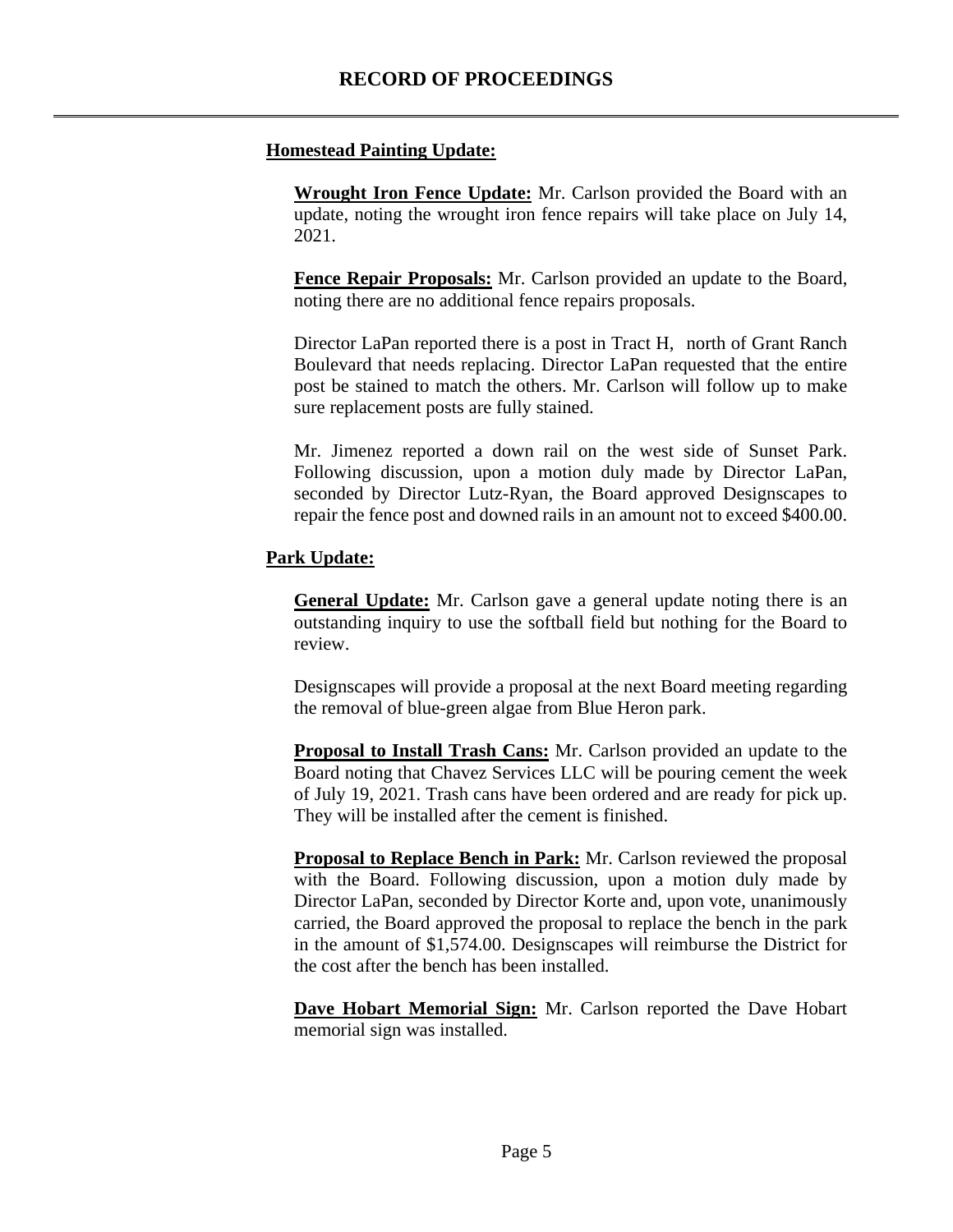#### **Capital Projects:**

**Concrete and Asphalt Projects Update:** Mr. Carlson provided an update, noting that the concrete and asphalt projects in Blue Heron Park are complete. Outstanding concrete work includes the trash can pads and the area behind the Hillsboro neighborhood.

**Chavez Services LLC Proposal for Emergency Sidewalk Repairs:** Mr. Carlson reviewed the photos of the repair with the Board. Following discussion, upon a motion duly made by Director Korte, seconded by Director LaPan and, upon vote, unanimously carried, the Board ratified approval of the Chavez Services LLC proposal for emergency sidewalk repairs in the amount of \$11,800.00.

**Chavez Services LLC Proposal for Blue Heron Park Asphalt Repairs**  and Change Order No. 2: Mr. Carlson reviewed the proposal with the Board noting that the existing road fill was unusable. Following discussion, upon a motion duly made by Director Korte, seconded by Director Lutz-Ryan and, upon vote, unanimously carried, the Board approved the Chavez Services LLC proposal for Blue Heron Park asphalt repairs and Change Order No. 2 in the amount of \$4,477.85.

#### **Signage Update:**

**Isthmus Park Informational Signs:** Director Lutz-Ryan reported to the Board that she is collaborating with a Grant Ranch School Gifted and Talented teacher, the Littleton Museum, and the Audubon Society. She reminded Board members and the public that she welcomes feedback on the informational sign proposals. Director Lutz-Ryan noted that the informational signs should be produced and installed next year.

**MFish Graphics Proposal for Park Rules Signs in the amount of \$238.60:** The Board tabled this item until the full Board can review signage options.

**Signage regarding Dog Etiquette:** Mr. Carlson noted to the Board that a few residents have reported concerns regarding dog etiquette. Mr. LeFever reported the HOA has similar concerns and recommended the HOA and District present a united front in terms of community correspondence. This item was tabled for further discussion when the full Board can review and consider it related to signage language.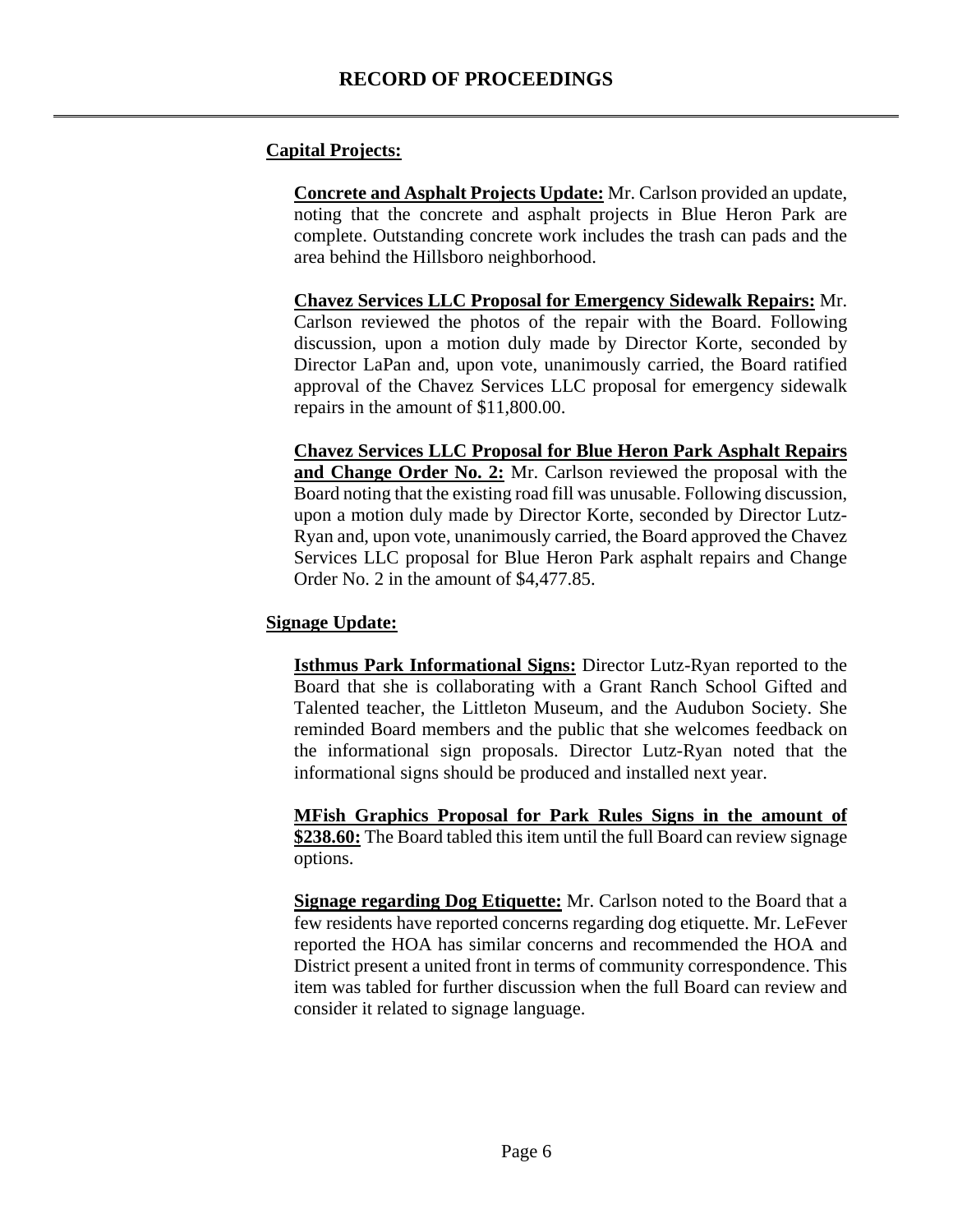# **Other:**

|                                   | <b>Discussion Regarding Pump House Repairs:</b> Mr. Carlson reported to the<br>Board that he and Ms. Jones met with Ms. Simonson and others from the<br>Bowles Reservoir Company last week. Ms. Simonson confirmed that the<br>Reservoir Company is satisfied with the repairs thus far.                                                                                                                                                                 |
|-----------------------------------|----------------------------------------------------------------------------------------------------------------------------------------------------------------------------------------------------------------------------------------------------------------------------------------------------------------------------------------------------------------------------------------------------------------------------------------------------------|
|                                   | Mr. Carlson noted that he cannot report on remote readings due to IT<br>security.                                                                                                                                                                                                                                                                                                                                                                        |
|                                   | Mr. LeFever reported that the pump house might be sending a 911 to fire.<br>Ms. Simonson will provide an update at the next Board meeting.                                                                                                                                                                                                                                                                                                               |
|                                   | <b>Water Monitoring Box Damaged by Tree:</b> Mr. Carlson reported to the<br>Board that a tree fell on a water monitoring box and he is working with an<br>ecologist and a vendor to assess repairs. It appears only the encasement is<br>damaged. Director Korte inquired as to who receives these readings and if<br>the District is required to repair it. Mr. Carlson noted the District signed an<br>agreement in 1997 that pertains to these boxes. |
| <b>LEGAL MATTERS</b>              | Intergovernmental Agreement by and between Bowles Metropolitan<br><b>District and Grant Water and Sanitation District for Removal of Plantings</b><br><b>and Use of Joint Easement:</b> This item was tabled until the next Board meeting.                                                                                                                                                                                                               |
|                                   | Other: None.                                                                                                                                                                                                                                                                                                                                                                                                                                             |
| <b>DIRECTOR</b><br><b>MATTERS</b> | <b>Quorum for Next Board Meeting:</b> The Board confirmed quorum for the next<br>Board Meeting on August 10, 2021 at 4:30 p.m., noting that Director Chaffee<br>will be absent.                                                                                                                                                                                                                                                                          |
|                                   | <b>Other:</b> Director Lutz-Ryan requested information be added to the Grant Ranch<br>Newsletter regarding required permits for the use of trucks on sidewalks. The<br>Board discussed magnetic signs for contractors. Director LaPan suggested the<br>full Board discuss this at the next meeting.                                                                                                                                                      |
|                                   | Director Lutz-Ryan inquired if the District has a logo. As it was noted, the<br>District does not have a logo, Director Lutz-Ryan volunteered to work with a<br>designer and provide logo designs at the next Board meeting for consideration.                                                                                                                                                                                                           |
| <b>ADJOURNMENT</b>                | There being no further business to come before the Board at this time, upon a<br>motion duly made by Director LaPan, seconded by Director Lutz-Ryan and,<br>upon vote, unanimously carried, the meeting was adjourned at 6:04 p.m.                                                                                                                                                                                                                       |